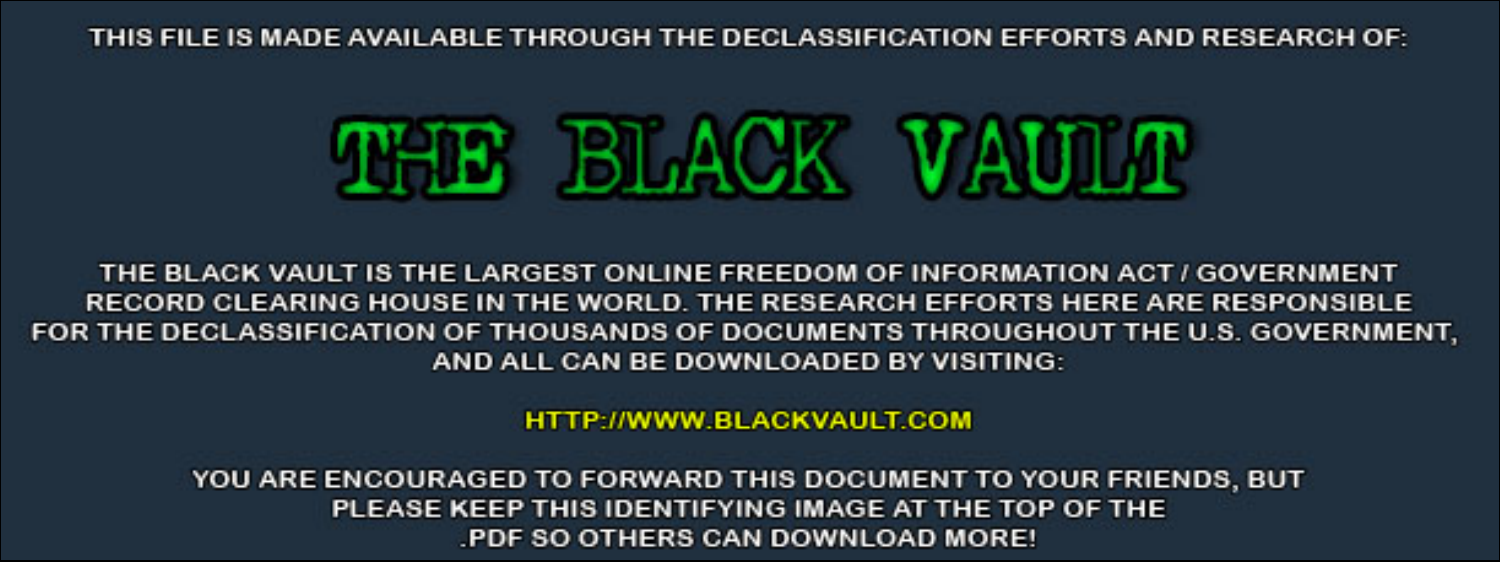**APPROVED FOR RELEASE 1994** CIA HISTORICAL REVIEW PROGRAM  $2$  Judy  $16$ 

**TITLE: Intelligence Implications** *Of* **Disease** 

**AUTHOR: Warren F. Carey and Myles Maxfield** 

**.VOLUME:** .. **16 ISSUE: Spring YEAR: 1972**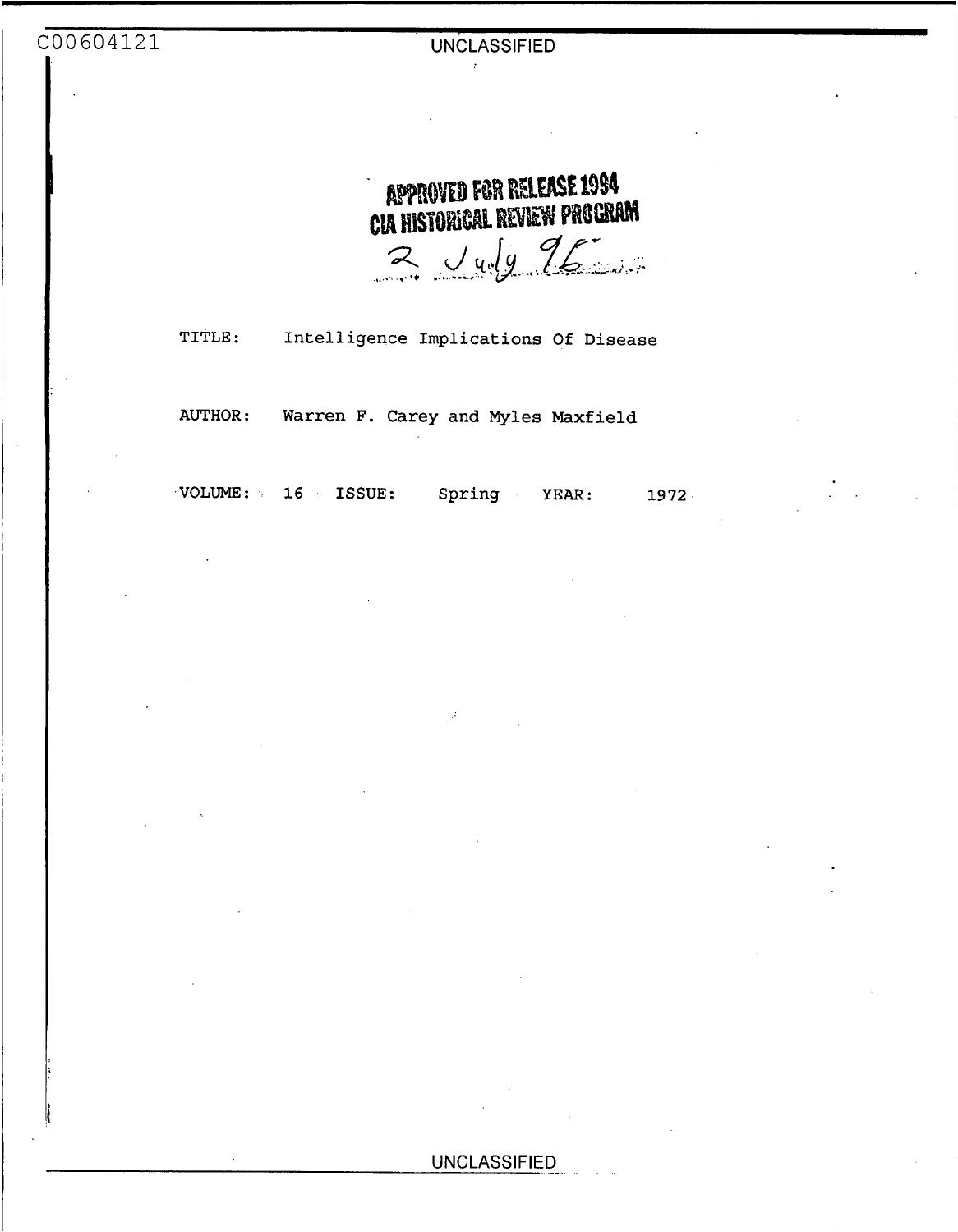c00604121

ίś,

**UNCLASSIFIED** 

.

 $D_1$ ES J

A collection of articles on the historical, operational, doctrinal, and theoretical aspects of intelligence.

All statements of fact, opinion or analysis expressed in Studies in Intelligence are those of the authors. They do not necessarily reflect official positions or views of the Central Intelligence Agency or any other US Government entity, past or present. Nothing in the contents should be construed as asserting or implying US Government endorsement of an article's factual statements and interpretations.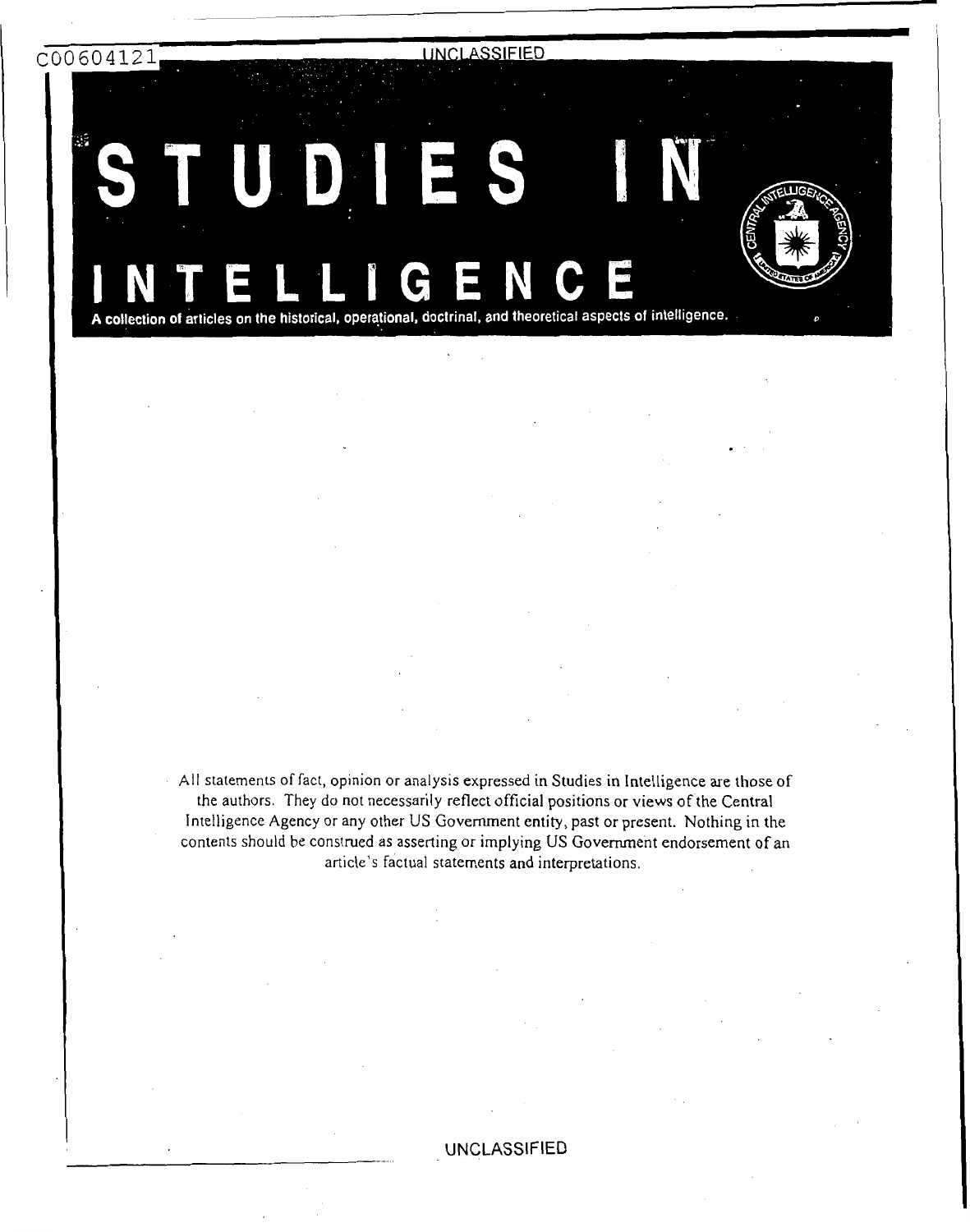ASSIFIED<br>
No Foreign Dissem<br>
No Foreign Dissem<br> **OR PASSIST** 

I

*Genesis oj a* **project** 

### **INTELLIGENCE IMPLICATIONS OF DISEASE**

### Warren **F.** Carey and Myles **Maxfield**

Outbreaks of meningitis in China are not unusual, but the winter of **1966-1967** was something else again It began innocently enough with **a** few reports of school closings in Canton. News of this routine precaution turned out to be the signal for one of the worst series of epidemics to hit China in many years, and the beginning of Project IMPACT. The concept of this project-forecasting disease problems and epidemics, and the assessment of their effects on military **and** civilian activities-had hardly scratched the surface of implementation in the CIA'S Office of Scientific Intelligence (OSI); but the opportunity **was** present in December **1966.** China was in turmoil **as** millions of its people were participating in the Great Cultural Revolution. The demonstrations, riots, large dislocations of the population and general chaos attendant on this revolution were, epidemiologically speaking, some of the best ingredients for a successful epidemic. **On** the other hand, this mass upheaval had no precedent, there was no up-to-date quantifiable disease information **01** any sort on China and the status of China's public health conditions and medical capabilities were uncertain **to** say the least.

**In** the early **stages** of the project there **was** even uncertainty over the actual cause for the school closings in China. Two disease names, meningitis and Japanese B encephalitis, were being cited in reports describing the same outbreak in Canton (some reports combined both diseases into one-"Japanese B meningitis"). The confusion of reporting terminology was soon clarified. Distinct but similar Chinese words were being used **to** describe the disease; but which disease was it? Encephalitis is **a** viral disease, transmitted by mosquitoes, and is usually associated with seasonal periodicity of occurrence in warm weather. With the advent of colder weather the mosquitoes die and the disease subsides, **By** contrast, meningitis **is** a bacterial disease, having in temperate climates its greatest prevalence during cooler weather; although large outbreaks have occurred in hot, dry climates. The disease is mainly one of children and young adults and is more common where **living** conditions are crowded, **as**  in barracks and institutions. The key **to** the correct diagnosis **was a** 

**SECRET 71** 

,

U NC **LASS1** F **I** ED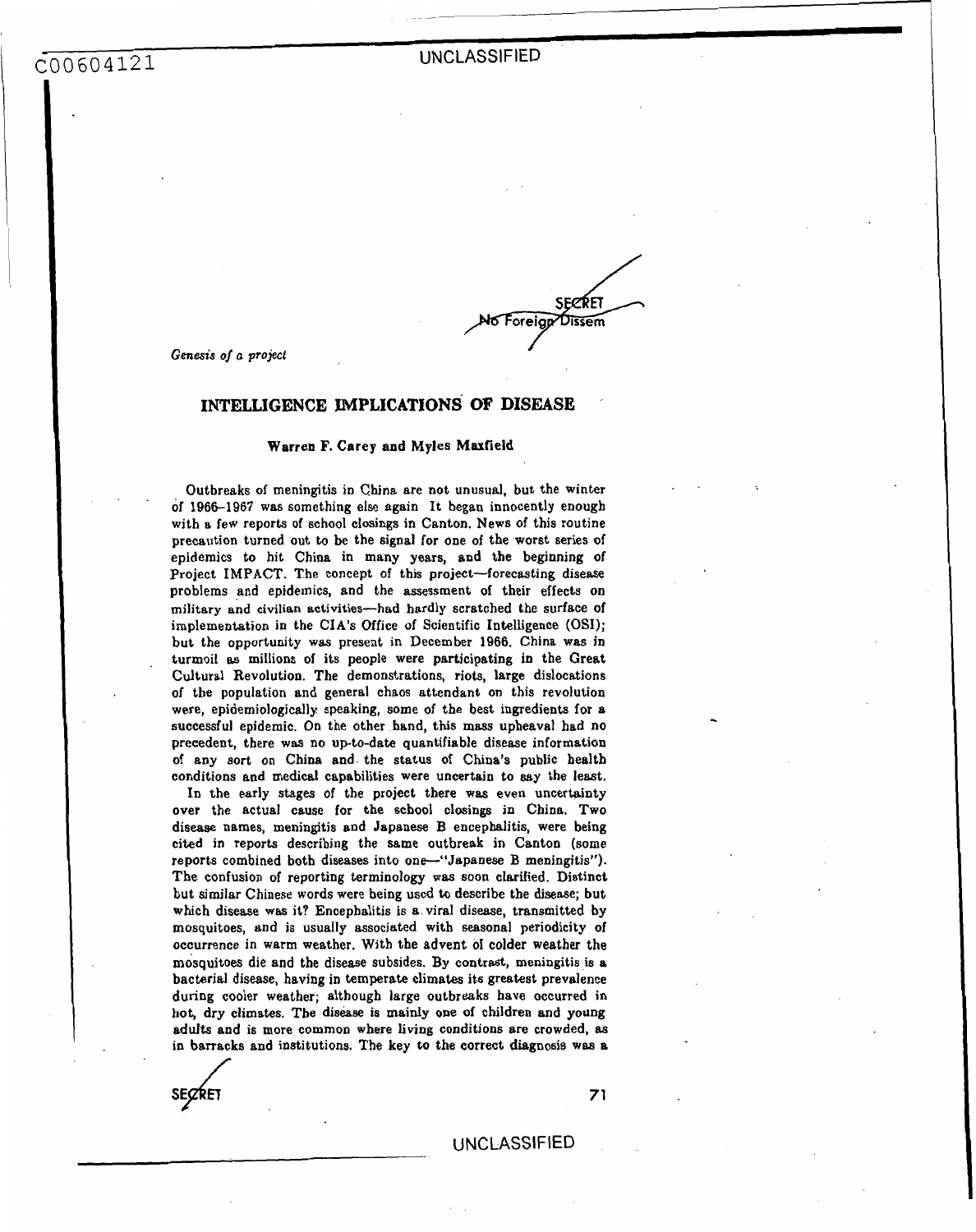**SECRET** *Disease* 

*72* 

 $\left\{ \right.$ 

**T** 

,

report that cited the specific use of antibiotic nosedrops to treat encephalitis. The disease was thus remotely diagnosed **as** meningitis because antibiotics are not effective against viral encephalitis.

Identification of the etiology of this outbreak was crucial *to* our forecasting-meningitis had the greater potential for spreading rapidly from person to person by discharges from the nose and throat of infected persons, A significant point too was that the general pattern of behavior of meningitis epidemics tends markedly to repeat itself over **a** two to three year cycle. Thus it appeared that China was going to have an extended disease crisis. The first intelligence assessment **was** made in an **OS1** publication in January:

"It is becoming increasingly evident that Communist China is being confronted with a serious disease control problem. Factors suggest a breakdown of public health measures under the impact of mass movement of people, and perhaps the beginning of a series of new disease problems."

Subsequent reports on the magnitude of the epidemic exceeded the prediction: travellers arriving **in** Hong **Kong** reported meningitis **raging** throughout Kwangtung Province, Radio Canton repeatedly advised people to guard against exposure to the disease-but it was too late. By mid-January, the epidemic in Canton was **out** of control, **as** supplies of sulfadiazine used in the prevention *8s* well **as**  the treatment of the disease became depleted. Red Guards **took** over the hospital facilities to care for their **personnel** only and some additional 900,000 visitors in Canton with the Cultural Exchange Program were exposed to meningitis. **As** the epidemic gained momentum, the entire public health infrastructure began to collapse.

A pattern of spread began to develop primarily to the north of Kwangtung Province. It became possible to predict a chronological sequence from one province to the next by tracing the movements of Red Guard units. **In** mid-January the epidemic was reported in Fuch'ing, Fukien Province (bordering Kwangtung Province on the northeast) and a Red Guard unit from Chi-mei diverted its march at this time **to** avoid Fu-ch'ing. At Ching-kang Shan, over 60,000 Red **Guard** each day were visiting the cradle of the Chinese Communist Revolution. Following an outbreak of the disease, the area **was** placed under quarantine. So it went-little being done to restrict mass movements until an outbreak occurred. In almost perfect order, meningitis infected one province after another all the way to the northeast Soviet border, and, **as** it struck, the movement and activities of Red Guards were hampered.

SECRET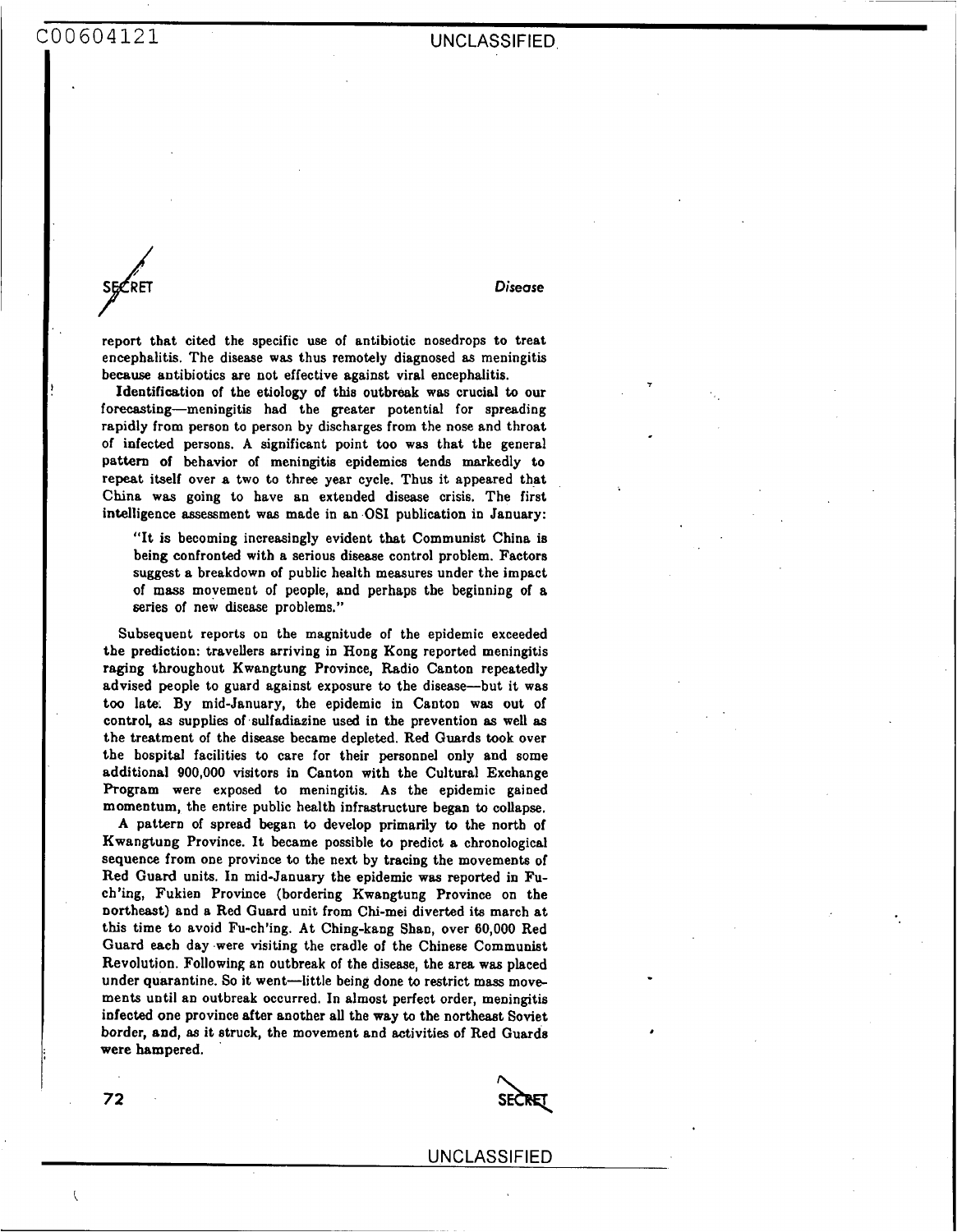*Disease* 

At this point, **OS1** analysts knew the identity of the disease and where it **was** going. The question now **was** how to quantitatively estimate the impact on tbe Chinese population? The only reports received were general descriptions such **as** "many sick and dying"; "many dead"; "no drugs"; "hospitals overcrowded"; "quarantines" and "the most serious thing that **has** happened since the liberation." An attempt was made to model the epidemic on paper based on an analysis of outbreaks that have occurred in Western countries. In such disease outbreaks a very high percentage of people are known to carry the infection and about one-half to one percent of these will become ill with the disease. Given the estimated Chinese population in the infected provinces and also the **ones** in the path of the epidemic, a range of about **2.5** to **5.0** million cases was arrived at. It was an impressive range but descriptive accounts of the epidemic still appeared to be in excess of calculations.

The medical situation **was** presented to analysts in the Office of Economic Research **(OER)** who were able to complement the analysis. Projected population figures showed that there were **130**  million children in the *0-4* age group and in the **0-24** age group about **500** million. Well over half of China's population consisted of **young** people-the very **one** most "at risk" in **a** meningitis epidemic. It became apparent that in addition to the actual epidemic problems, considerable alarm and panic was being generated which could impede control of the disease. Real and imagined symptoms would initiate frantic appeals for medical assistance and drugs, thereby disrupting internal distribution systems. OER analysts also indicated that in addition to producing sulfadiazine, China imports small amounts of this drug to meet the normal requirements. Overall, there existed a close balance between supply and demand. Tbe amounts needed for treatment based on the calculated incidence rate **was** small in compari**son** to that needed to provide broad prophylactic protection to a large segment of the population.

State Department officials were advised of these new developments. It was clear that an excellent opportunity was present to help "reduce tensions'' between the **U.S.** and Chinese Governments by rescinding the **US.** ban on exports of drugs and other medical supplies. **A**  formal offer to assist China in controlling the epidemic was made **by**  the State Department. China did not respond to this gesture. Nevertheless, by February, shortages of sulfadiazine began to occur, **with** reports *of* many Chinese resorting **to** ineffective traditional medicines and urgent calls for sulfadiazine being placed on higher echelons by local health **units. Soon** thereafter China solicited

SECRET

**73**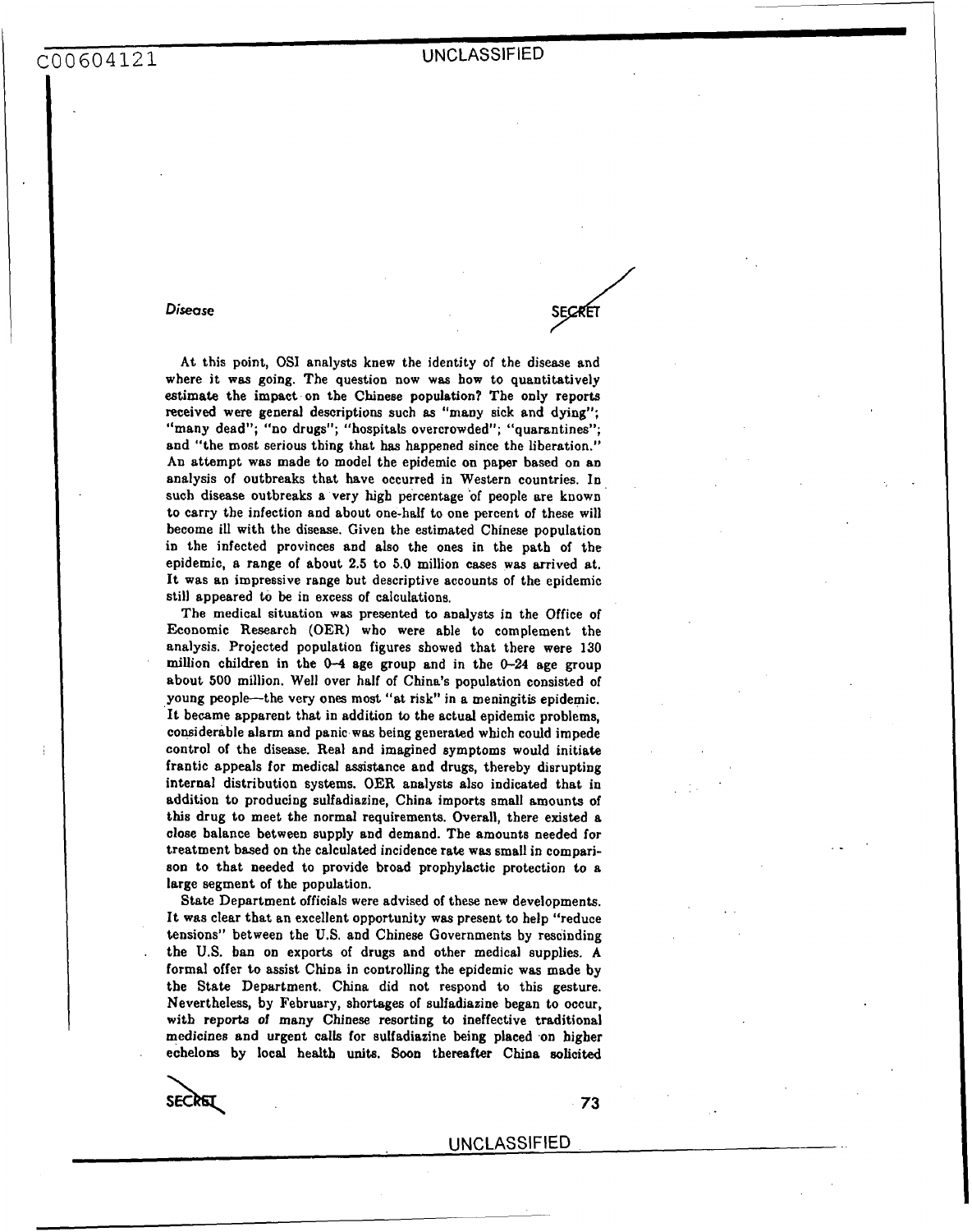**SE** *4 Disease* 

Western European and Asian pharmaceutical companies to make available substantial quantities of sulfadiazine. An accounting of the total amounts imported to China was attempted but **much** of the information was related to negotiations on purchase prices. At least several hundred metric tons were known to have been shipped between February and April to supplement China's internal production. Calculations based on chemoprophylactic dosage requirements **(0.5 grams** for children, **1.0** grams for adults each **12** hours for four doses) indicated that enough had been imported to protect about 100 million persons.

Chinese authorities broadcasted many appeals for "masses" of doctors and nurses *to* act in halting the contagious disease that was erupting and flowing from place **to** place. They then attributed the epedemic to medical workers who had not followed Chairman Mao's orders for the care of the country's 700 million **persons.** In retrospect, the "barefoot doctors" program to provide medical services and disease reporting in rural areas was a logical outgrowth of this massive epidemic. Whether the ensuing decline of the disease **was** due to the extensive use of Sulfadiazine or to the normal decline of the epidemic cycle **was** never ascertained. It was followed **by** other predicted disease outbreaks (i.e., hepatitis, measles), and a recurrence of a much less severe meningitis epidemic in the winter of **1967-1968.**  As **a** postscript, China's failure to prevent and control the spread of diseases was viewed by the **USSR as** a fundamental weakness of the Chinese health services and the Soviet Ministry of Health abruptly rescinded the **1960** Sino-Soviet agreement on mutual abolition of vaccination requirements for travellers between these countries.

Project IMPACT went global in the summer of **1968** when a new strain of influenza rolled out of China and within a short period **of**  time affected one out of every four **persons** in the world. The strain was not an unusually lethal one but it was only **by** chance that it was not. Again, various Agency sources provided the first indication of the beginning of this worldwide pandemic when the disease moved from China via travellem *to* Hong Kong in late June. **An** estimated 500,000 cases resulted in **Hong Kong** alone including **30** percent of the personnel at the American Embassy. At this time a unique opportunity was available to review statistical data on influenza (a pro**gram** *to* computerize disease information *to* derive trends, cycles and predictions had already been initiated under a CIA Project called **BLACKFLAG);** the current epidemic in Hong **Kong** was causing the highest incidence since the first Asian **Type** A2 epidemic of **1957.**  While the epidemic appeared to **be** progressing in a new way, initial



UNCLASSIFIED

**74**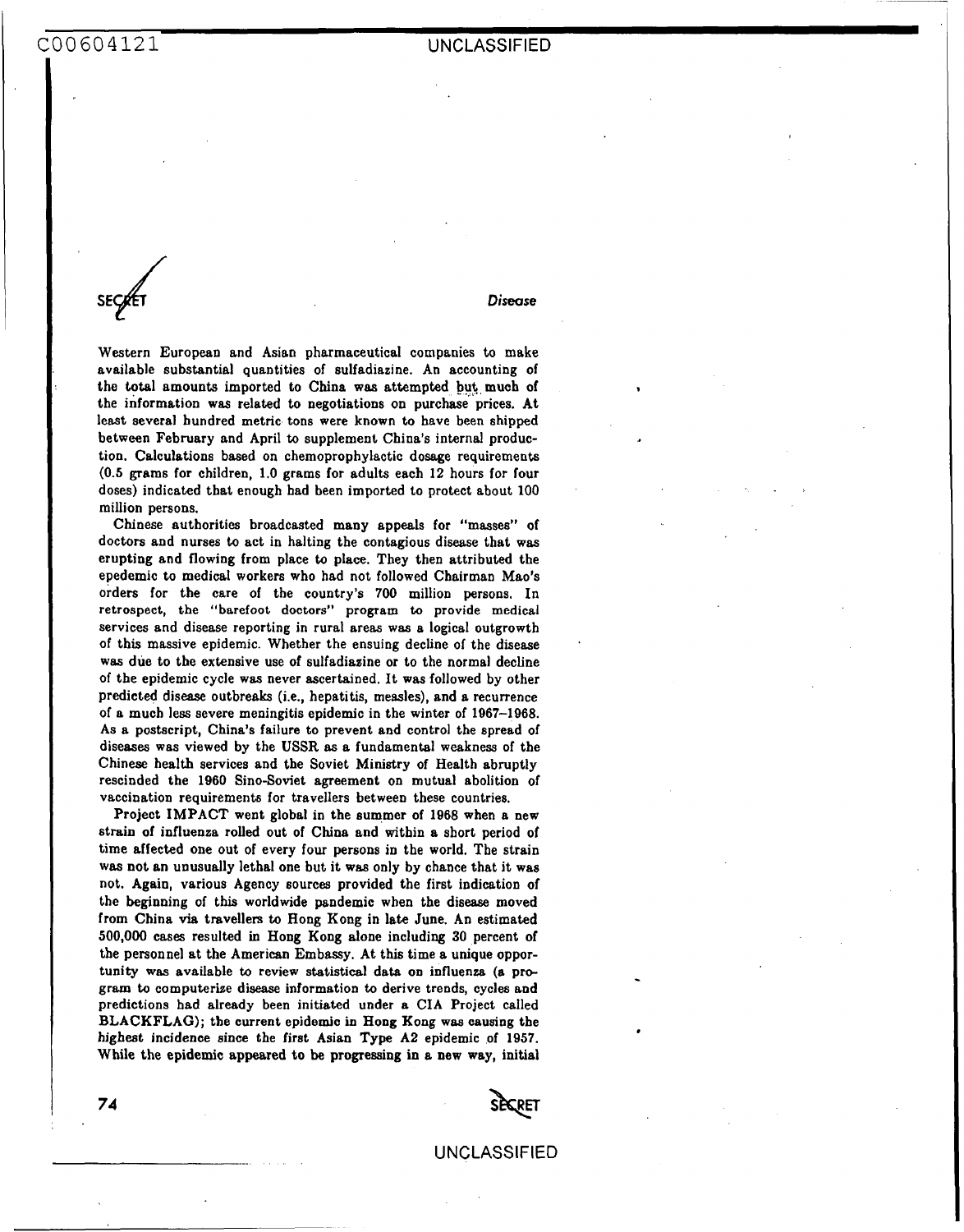### *Disease*

. .

curiosity subsided when a laboratory report from Hong Kong identified the strain as the common Type A2 variety.

**Sooi** however, separate reports from laboratories in Japan, **U.S.,**  and England identified antigenic (genetic) changes in specimens isolated in Hong Kong. Investigators at the Japanese National Institute of Health identified the Hong Kong influenza virus **as** a new Asian Type A3. **In** the **U.S.,** isolates of the disease showed a magnitude of antigenic dissimilarity which had not been observed previously with **Type A2** specimens. The World Health Influenza Center in London also noted an antigenic shift from previous **A2** strains. Summarized findings noted: "the emergence of a new strain occurs every **10-15**  years and together with rapid transportation, and in tbe absence of specific vaccines, leads us to believe that the disease may cause extensive outbreaks throughout the world in the coming months." Medical members of the Scientific Intelligence Committee were informed of these developments. The Defense Intelligence Agency member, in turn, alerted representatives of the Army Surgeon General's Office and following their conference with scientists at the Communicable Disease Center, an overdl emergency plan was approved. Orders were issued to produce **as** rapidly **as** possible, large quantities of vaccine to protect military, public health and Government personnel, and civilians in high **risk** categories. The World Health Organization in August officially designated the new virus strain as Hong Kong/ A2/68.

The race began in many countries to manufacture vaccine before the disease struck. Data was available on earlier flu epidemics from which could be derived a projected pattern of an eastward movement across Europe enabling a forecast of this spread. The disease would be in the Soviet Union about February, **1969,** some two to three months after it reached Europe. **Thus,** the Soviets had an estimated seven month lead time, and reports on their progress in manufacturing and distributing Hong **Kong** flu vaccine **were** anticipated. Instead, the Soviets continued to vaccinate the urban population (about **75** percent) with the standard *A2* vaccine which **was** shown even in August, to have very little protective value against Hong **Kong** flu (this decision later **was** reported to be based on their inability to make the new vaccine in less than a year and their gamble that **A2**  vaccine would help). By late January, the flu was present in many Soviet cities and incidence rates began to increase sharply. Central Asian areas also were facing their worst winter **in 90** years'as record snow fall and cold temperatures helped to disrupt medical assistance plans. A massive educational campaign on **TV** and **locsl** news media

SECRE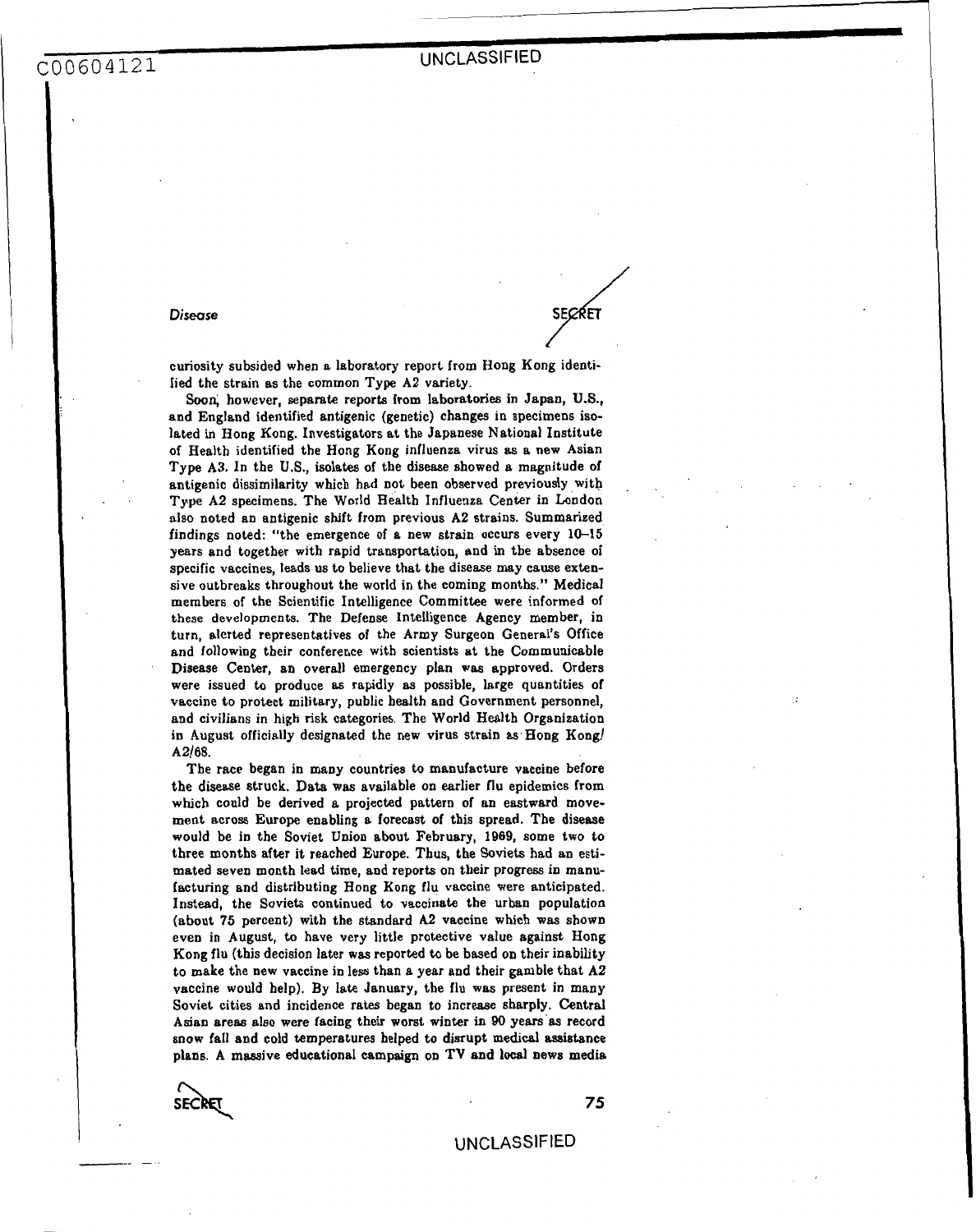//<br>RET

### *Disease*

was initiated in Soviet cities on how to avoid the disease. "Flu stations" were set up on corners to dispense cold remedies, but in the absence of specific prophylaxis, this effort was largely academic. Workers were given an extra day of sick leave in addition to the usual five days granted for flu cases. About **25** percent of the Moscow population was stricken (about 30 percent in Leningrad) and it was assumed that comparable figures occurred in most other population centers known to have been infected. The disease produced an ever widening ripple of effects on military and civilian activities (i.e., disruption of military training and industrial production schedules, which were clostly in terms of sick relief payments, medical assistance, etc.). **As** the effects were felt in the Soviet Union they called the disease "Mao'6 flu." The direct and indirect cost of the epidemic **was**  calculated to be several billion rubles.

Soviet health officials were criticized for their inept handling of the epidemic which caused considerable harm to the economy and to the health of the people. It caused five to six times **as** much illness as the total of all other infections. In response, health officials in the **USSR** recommended that they be freed from "petty supervision by dozens of incompetent authorities." The Soviet Medical Gazette in an excellent review of the controversy noted that in the absence of more specific preventive measures, scientists, doctors, and particularly the Soviet population, are still indebted to the practical health workers.

Influenza also reached Southeast Asia and project IMPACT was applied to forecast, and quantify the effects upon Viet Cong and North Vietnamese Army (VC/NVA) forces. A chronology of the times and locations of outbreaks was made from reports over the **1968-1970**  period including any quantifiable figures on the rates of sickness and the frequency of  $VC/NVA$  requests for drugs and other medical supplies. There evolved a pattern which showed that the occurrence of influenza **was a** function of traffic density and personnel moving south from North Vietnam and coincided with the **dry season** when the bulk of all military supplies moved down the Ho Chi Minh Trail. Incapacitation rates ranged from about **40** to **70** percent and there was very good evidence that except for the isolation and quarantine of patients, no capability existed to specifically protect their military personnel by mass vaccinations. In December **1970,** reports of out breaks among VCINVA forces in North Vietnam-Laos border area began to be noted with increased frequency-the stage was set for the beginning of the **1971** jnfluenza epidemic there.

Staff personnel of the Special Assistant/Vietnam Affairs (SA/VA) were consulted, and together with their data **on** traffic routes, troop

**SECRE** 

,. . .. ..

. UNCLASSIFIED

*76*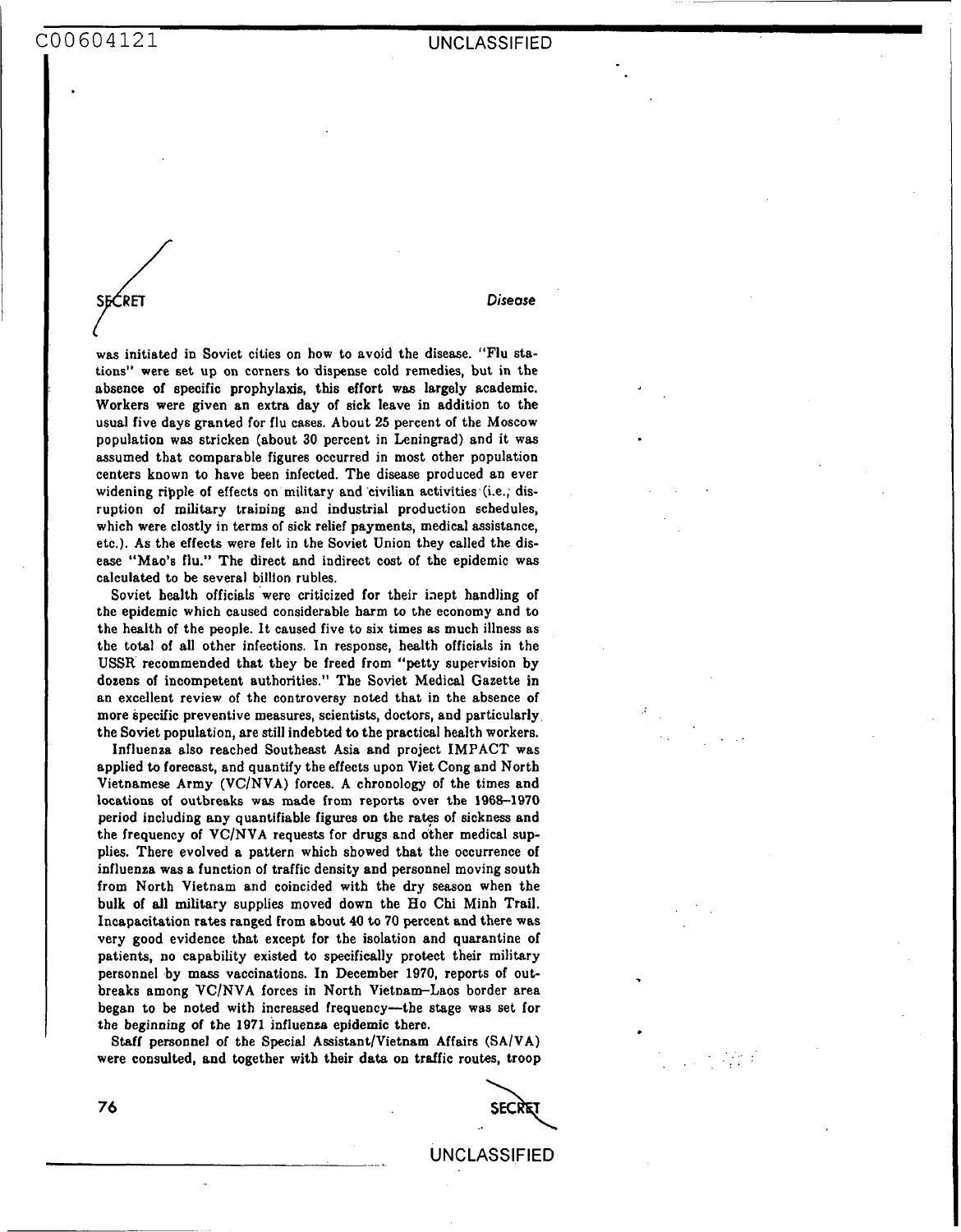# **UNCLASSIFIED**

SECRÉ

### **Disease**

concentration, and locations of waystations (Binh Trams), made it possible to construct a model of the direction of the influenza epidemic, Tchepone was **a** key junction on the Communist roadnet which extends into Southern Laos-if Tchepone became infected, the disease would move from Binh Tram to Binh Tram north and south in Laos and back to North Vietnam (see Figure **2).** In late December there were indications that the **NVA** 4th and 16th AAA Battalions at Tchepone bad become infected. It was estimated that in the primary infected area of Quang Binh -Province the epidemic peak would occur about **30** January **1971** and in the secondary infected area south of Tcbepone the peak would be about mid-February **1971. An** overall **50** percent infection rate was calculated for VClNVA personnel in those areas and it **was** estimated that one-half of those infected would be incapable of performing normal duties for about a week.

**A** warning was sent to indigenous intelligrnce teams operating in Laos and Cambodia to take special precautions during these **peak**  influenza periods. Inasmuch **as** vaccination was not practical, an antiflu drug, amantadine **HCL,** which had been **shown** to help prevent the diseaae was recommended for these teams. **During** February **1971,**  South Vietnamese army units entered Laos and conducted extensive operations near Tchepone and other areas in and near the primary infectious zone. Unfortunately, these operations took place just after the predicted time for the peak incidence. Combat effectiveness of committed **VClNVA** forces probably was affected to **a** lesser degree by the declining incidence rate of influenza during February. This aspect **was,** however, difficult to quantitate.

### *The Future*

Keeping ahead of meningitis and influenza required an extended all-out effort to **assess,** in each case, the disease with its special conditions **so** that the epidemic consequences could be projected. Analysts in what appeared to be completely unrelated fields of interest, **all had** significant bits of data to support and extend the forecasts. Djsease intelligence can provide an initiating and vital role in the more familiar political, military and economic categories of intelligence. Project **IMPACT** clearly indicated that notbing is more international than diseases whicb recognize **no** political boundaries and few natural ones. Human diseases move freely across national frontiers and spread as conditions permit from one area to another. Even in the case of diseases of plants and animals, there is little doubt today that pathogenic organisms themselves are either already globally die tributed or can rapidly become so. The appearance of something new